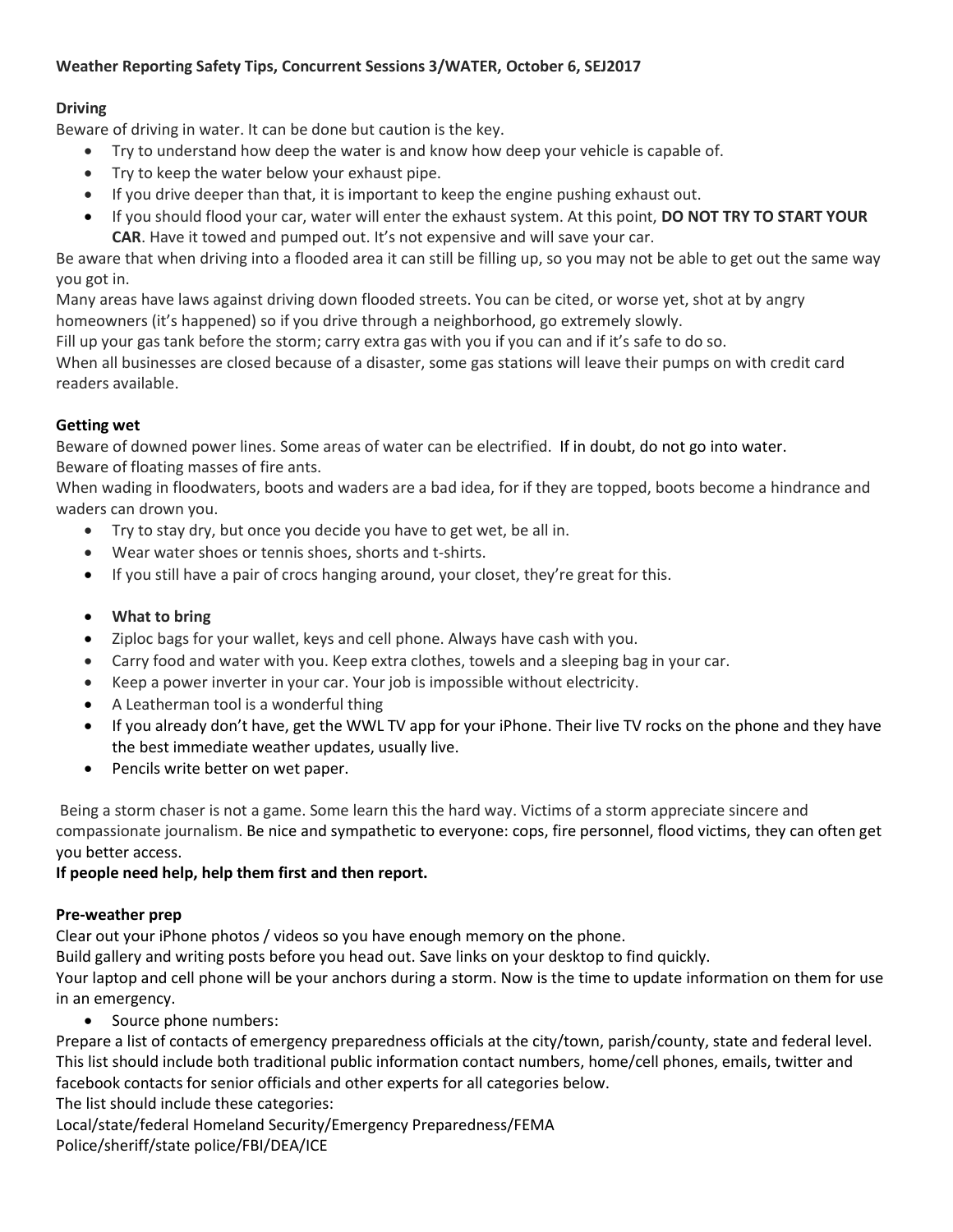#### Fire

National Guard State wildlife and fisheries/natural resources departments and U.S. Fish & Wildlife Service Local/parish environment, state environmental quality, Environmental Protection Agency at regional and national level Army Corps of Engineers Natural Resources Conservation Service Local/state building inspection personnel State insurance departments Non-Governmental Organizations including: American Red Cross, local and state Salvation Army; Lutheran emergency preparedness organization; Mennonite emergency response Local environmental groups Local estuary or bay programs Regional National Weather Service officials, national National Weather Service pio contacts National Hurricane Center University disaster/emergency preparedness contacts. *These can include university response training programs, professors specializing in disaster research, civil engineering professors, other engineering professors, storm surge computer modelers, geology and geography professors.* Institute for Business and Home Safety Insurance Information Institute

Insurance companies most active in your area: State Farm, Allstate, state- insurance pools, reinsurance companies.

- Relevant web bookmarks and passwords. (You may want to create entries in your outlook people file for sites that need passwords.
- Consider programming source and NOLA.com contact numbers into your phone, as well.

Call the agencies you cover and pinpoint folks who will be in charge of their hurricane operations. Get cell phone numbers, email addresses, follow them on social media networks. Find out what their plans are for riding out storm, where they'll be, what they'll be doing.

Get written copy of agency hurricane plans, preferably electronic copies.

If cell phone towers become inoperable, remember that texting might still be working, even if voice communication is not.

Call the agencies you cover and pinpoint folks who will be in charge of their hurricane operations. GET THEIR CELL PHONE NUMBERS, email addresses, friend them on Facebook and LinkedIn. Find out what their plans are for riding out storm, where they'll be, what they'll be doing.

Get written copy of agency hurricane plans, preferably electronic copies.

### Your hurricane kit:

Plastic bags for notebooks, phones, laptops, batteries, etc.

Consider getting external phone battery, inverter that can charge phone and computer from car. Rain gear, water, non-perishable food, sleeping bag, cash, several changes of rugged clothes and shoes. Your own important papers: Prescription information, insurance, identification, other valuables.

Strategize about where you will go for coverage, always placing your own safety first.

Emergency operation center or rare shelter is best because

- 1. stories will be coming to you
- 2. emergency officials are more likely to be available in case you get in trouble
- 3. more likely to be able to catch ride with National Guard, Wildlife and Fisheries, FEMA, that will be ferrying victims in or checking in.